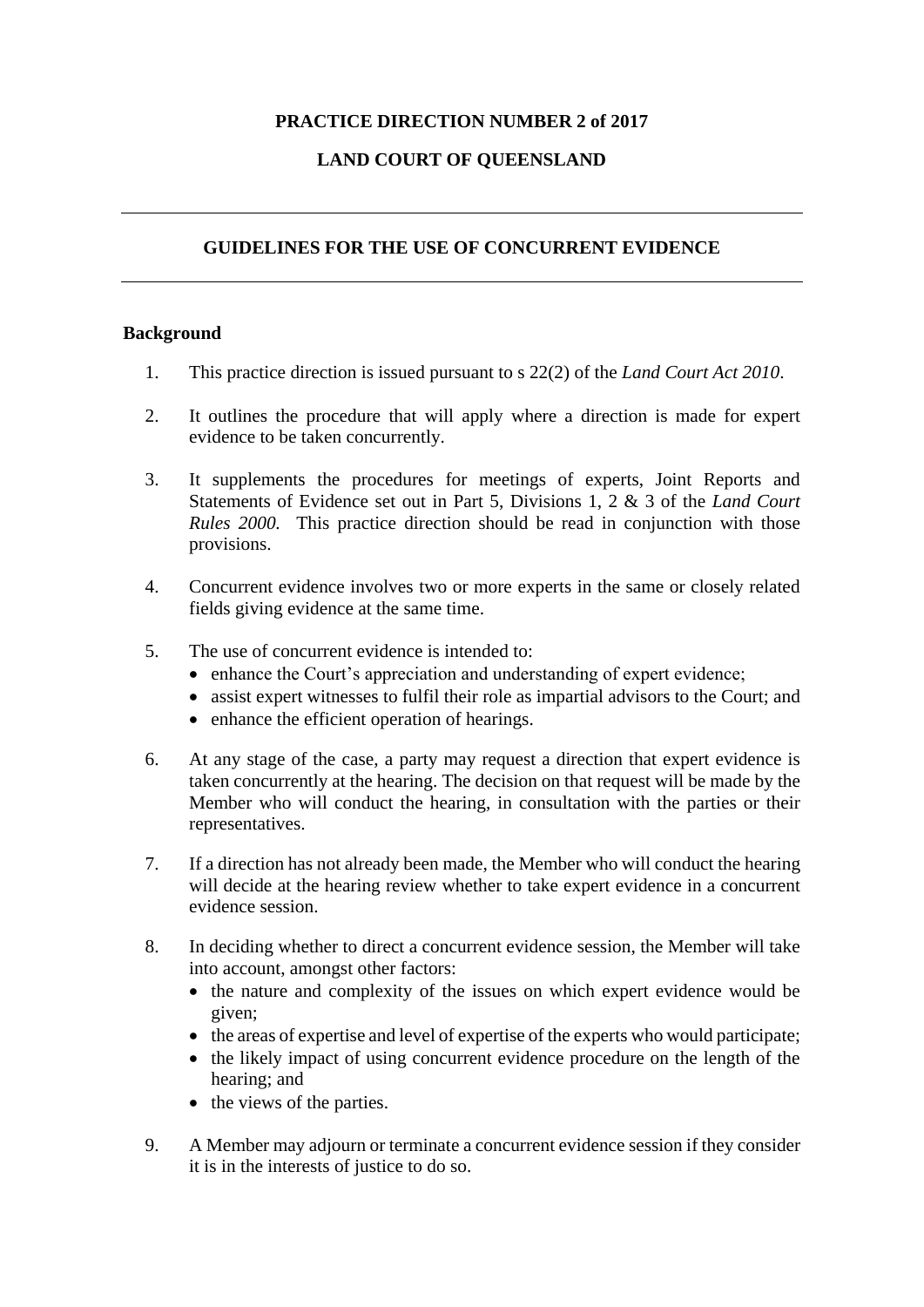#### **Overview of Procedure for a Concurrent Evidence Session**

- 10. The experts are sworn or affirmed at the same time. They will be seated together. They should bring the Joint Report, any Statements of Evidence or other reports and any materials upon which they have relied in forming their opinion. If they have models or other electronic data they wish to demonstrate they should bring necessary equipment with them to facilitate a smooth presentation. They should advise a Court officer, in advance, of any particular information technology requirements.
- 11. The purpose of the session is to properly inform the Member of the experts' opinions on relevant matters. Prior to the session, the Member hearing the case will consult with the parties' representatives and any litigants-in-person to settle topics for the concurrent evidence session. This will draw upon the Joint Report but need not be confined to the areas of disagreement identified by the experts. The Member may direct that specified topics are dealt with separately, either before or after the concurrent evidence session.<sup>1</sup>
- 12. The Member will facilitate a discussion in which the experts, the parties' representatives, any litigants-in-person and the Member will all participate. The experts may comment on what another expert says or ask questions of each other. The parties' representatives and litigants-in-person may ask questions of any expert.
- 13. Usually concurrent evidence will occur with all experts present in person in court. However, a Member may approve an expert participating by telephone or videolink.

## **The Role of Participants**

## *The Role of Parties and Their Representatives*

- 14. At an early stage of a case, parties and their representatives should consider the possibility of using the concurrent evidence procedure at trial.
- 15. It involves a departure from the traditional method of taking evidence from expert witnesses. Parties and their representatives are expected to adjust their approach accordingly. They may ask questions of all experts to ensure all relevant information and opinions are clarified and tested.
- 16. If a party disputes whether another party's witness is qualified to give expert opinion evidence they must notify all parties and the Court, as soon as practicable, so that question can be dealt with as a preliminary matter.

<sup>&</sup>lt;sup>1</sup> The Court will publish a guideline about the process for identifying topics for the concurrent evidence session following further consultation with parties and the profession.